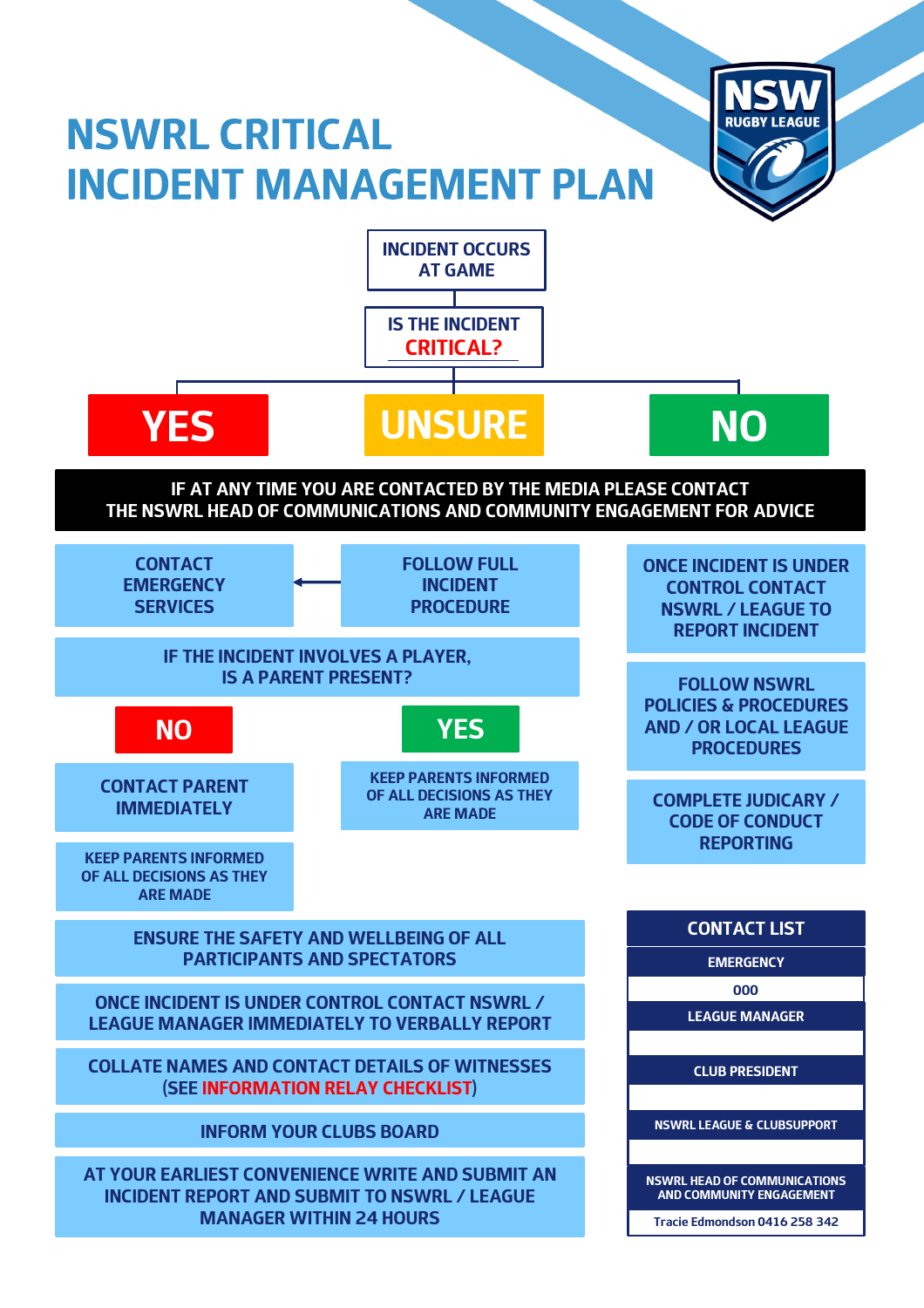## **INFORMATION RELAY CHECKLIST**



### IN THE EVENT OF A CRITICAL INCIDENT PLEASE **COLLECT AND REPORT THE FOLLOWING INFORMATION**

### **PLEASE THINK!!! WHO – WHAT – WHEN – WHERE - WHY**

| <b>MATCH DETAILS</b> | <b>DATE:</b> | <b>GROUND:</b> |
|----------------------|--------------|----------------|
|                      | AGE:         | <b>TEAMS:</b>  |

#### **INCIDENT DETAILS**

| <b>INJURY</b>                                                                                                      |               |                                       | <b>BEHAVIOURAL</b>                                                          |               |              |
|--------------------------------------------------------------------------------------------------------------------|---------------|---------------------------------------|-----------------------------------------------------------------------------|---------------|--------------|
| <b>IS VIDEO OF THE GAME AVAILABLE</b>                                                                              | $\Box$ Yes    | $\square$ No                          | <b>IS VIDEO OF THE GAME AVAILABLE</b>                                       | $\square$ Yes | $\square$ No |
| <b>NAME OF THE INJURED PERSON:</b>                                                                                 |               |                                       | <b>GROUND MANAGER IN</b>                                                    | $\square$ Yes | $\square$ No |
|                                                                                                                    |               |                                       | <b>ATTENDANCE</b>                                                           |               |              |
| AGE:                                                                                                               |               |                                       | <b>GROUND MANAGER NAME:</b>                                                 |               |              |
| <b>PARENT NAME (IF MINOR):</b>                                                                                     |               |                                       |                                                                             |               |              |
|                                                                                                                    |               |                                       | <b>GROUND MANAGER CONTACT NUMBER:</b>                                       |               |              |
| <b>PARENT PHONE NUMBER:</b>                                                                                        |               |                                       | <b>BRIEF DETAILS OF THE INCIDENT:</b>                                       |               |              |
| <b>AMBULANCE CALLED</b>                                                                                            | $\square$ Yes | $\square$ No                          |                                                                             |               |              |
| <b>WAS FOUL PLAY INVOLVED</b>                                                                                      | $\square$ Yes | $\square$ No                          |                                                                             |               |              |
| IF YES, WHAT ARE THE DETAILS:                                                                                      |               |                                       |                                                                             |               |              |
|                                                                                                                    |               | <b>PERSON ALLEGED TO BE AT FAULT:</b> |                                                                             |               |              |
|                                                                                                                    |               |                                       |                                                                             |               |              |
|                                                                                                                    |               |                                       | <b>POSITION:</b>                                                            |               |              |
| <b>WAS THERE A SEND-OFF</b>                                                                                        |               | $\square$ No                          | $\Box$ Coach<br>$\Box$ Manager<br>$\Box$ Trainer                            |               |              |
| <b>REFEREES REPORT OBTAINED</b>                                                                                    | $\Box$ Yes    | $\square$ No                          | $\Box$ Club Official<br>$\Box$ Player<br>$\Box$ Spectator<br>□ Other:       |               |              |
| <b>GROUND MANAGERS REPORT OBTAINED</b>                                                                             | $\Box$ Yes    | $\square$ No                          |                                                                             |               |              |
| <b>WITNESS REPORTS OBTAINED</b>                                                                                    | $\square$ Yes | $\square$ No                          | <b>POLICE ATTENDED FROM LAC</b>                                             | $\square$ Yes | $\square$ No |
| <b>LEAGUE MANAGER / NSWRL CONTACTED</b>                                                                            | $\square$ Yes | $\square$ No                          | <b>OUTCOME OF POLICE ATTENDANCE:</b>                                        |               |              |
| <b>INFORM YOUR CLUB BOARD AND AT YOUR EARLIEST</b>                                                                 |               |                                       | $\Box$ Arrest<br>$\Box$ Caution<br>$\Box$ No Action                         |               |              |
| <b>CONVENIENCE WRITE AND SUBMIT AN INCIDENT REPORT AND</b><br><b>SUBMIT TO YOUR LEAGUE MANAGER WITHIN 24 HOURS</b> |               |                                       | <b>WAS THE GAME ABANDONED</b>                                               | $\square$ Yes | $\square$ No |
|                                                                                                                    |               |                                       | <b>REFEREES REPORT OBTAINED</b>                                             | $\square$ Yes | $\Box$ No    |
| <b>CONTACT LIST</b>                                                                                                |               |                                       | <b>GROUND MANAGER REPORT OBTAINED</b>                                       | $\square$ Yes | $\Box$ No    |
|                                                                                                                    |               |                                       | <b>WITNESS REPORTS OBTAINED</b>                                             | $\square$ Yes | $\square$ No |
| <b>EMERGENCY</b>                                                                                                   |               |                                       | <b>LEAGUE MANAGER / NSWRL CONTACTED</b>                                     | $\Box$ Yes    | $\square$ No |
| 000                                                                                                                |               |                                       | <b>WAS THE MATTER RESOLVED</b>                                              | $\Box$ Yes    | $\square$ No |
| <b>LEAGUE MANAGER</b>                                                                                              |               |                                       | HAS THE MATTER BEEN ELEVATED TO THE<br><b>LEAGUE MANAGER FOR RESOLUTION</b> | $\square$ Yes | $\square$ No |
|                                                                                                                    |               |                                       | <b>HAVE MEDIA OUTLETS CONTACTED YOU ABOUT</b><br><b>THE INCIDENT</b>        | $\Box$ Yes    | $\square$ No |
| <b>CLUB PRESIDENT</b>                                                                                              |               |                                       |                                                                             |               |              |

**ONCE INFORMATION IS COMPILED CONTACT LEAGUE IMMEDIATELY TO REPORT INCIDENT**